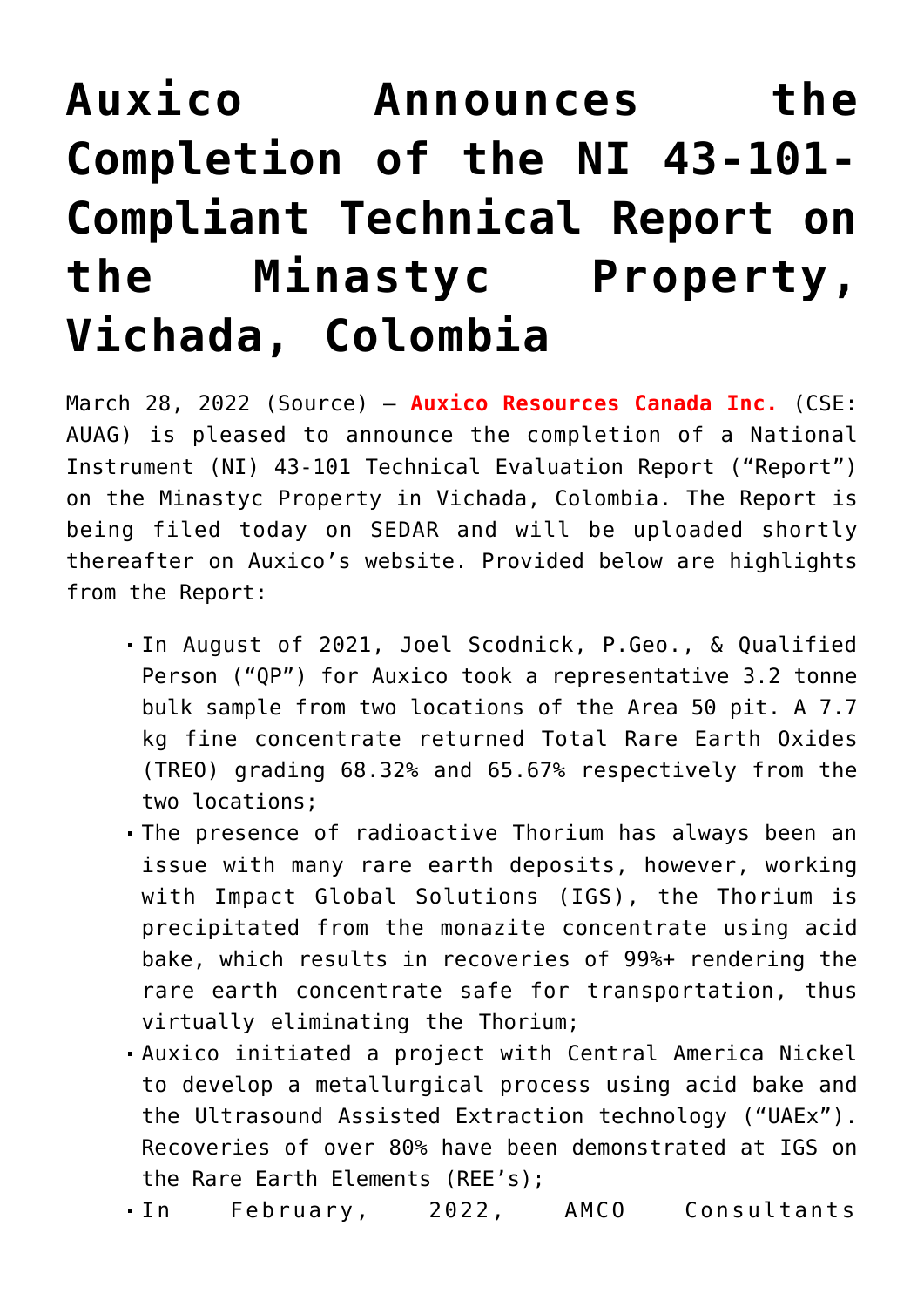from Bogota submitted a PTO-work program to the Colombian National Mining Agency. Acceptance of the work program will result in a small-scale mining permit to be issued. Once the permit is issued, Auxico will initiate the program proposed by the QP and will mobilize a mobile concentrator onsite to do all of the testing of the concentrates in the field, and will then send the samples to an accredited lab for analyses;

- A budget of USD 800,000 is proposed, which includes detailed mapping of the alluvials, and an auger drilling program covering the TA Area and Area 5 which will be used to build a resource and develop a mining plan;
- The TA Area and Area 50 are approximately 1.6 km apart, with both areas returning various high-grades in concentrates including the following elements:

| <b>Element</b> | <b>Symbol</b>        | Industrial Use                                                          |
|----------------|----------------------|-------------------------------------------------------------------------|
| Cerium         | Ce                   | Catalytic converters, ceramics, glass                                   |
| Dysprosium     | Dy                   | Permanent magnets, data storage, lasers                                 |
| Erbium         | Er                   | Fibre optics, optical amplifiers, lasers                                |
| Gadolinium     | Gd                   | Medical imaging, permanent magnets                                      |
| Hafnium        | Hf                   | Nuclear control rods, alloys & high-T<br>ceramics                       |
| Lanthanum      | La                   | catalyst ceramics, glass polishing,<br>metallurgy & batteries           |
| Neodymium      | Nd                   | permanent magnets, rubber catalysts,<br>medical & industrial lasers     |
| Niobium        | <b>N<sub>b</sub></b> | Steel and superalloys                                                   |
| Palladium      | P <sub>d</sub>       | Catalytic converters & catalyst agent                                   |
| Platinum       | Pt                   | Catalytic converters                                                    |
| Praseodymium   | Pr                   | Permanent magnets, batteries, aerospace<br>alloys, ceramics & colorants |
| Samarium       | Sm                   | Permanent magnets, absorber in nuclear<br>reactors & cancer treatments  |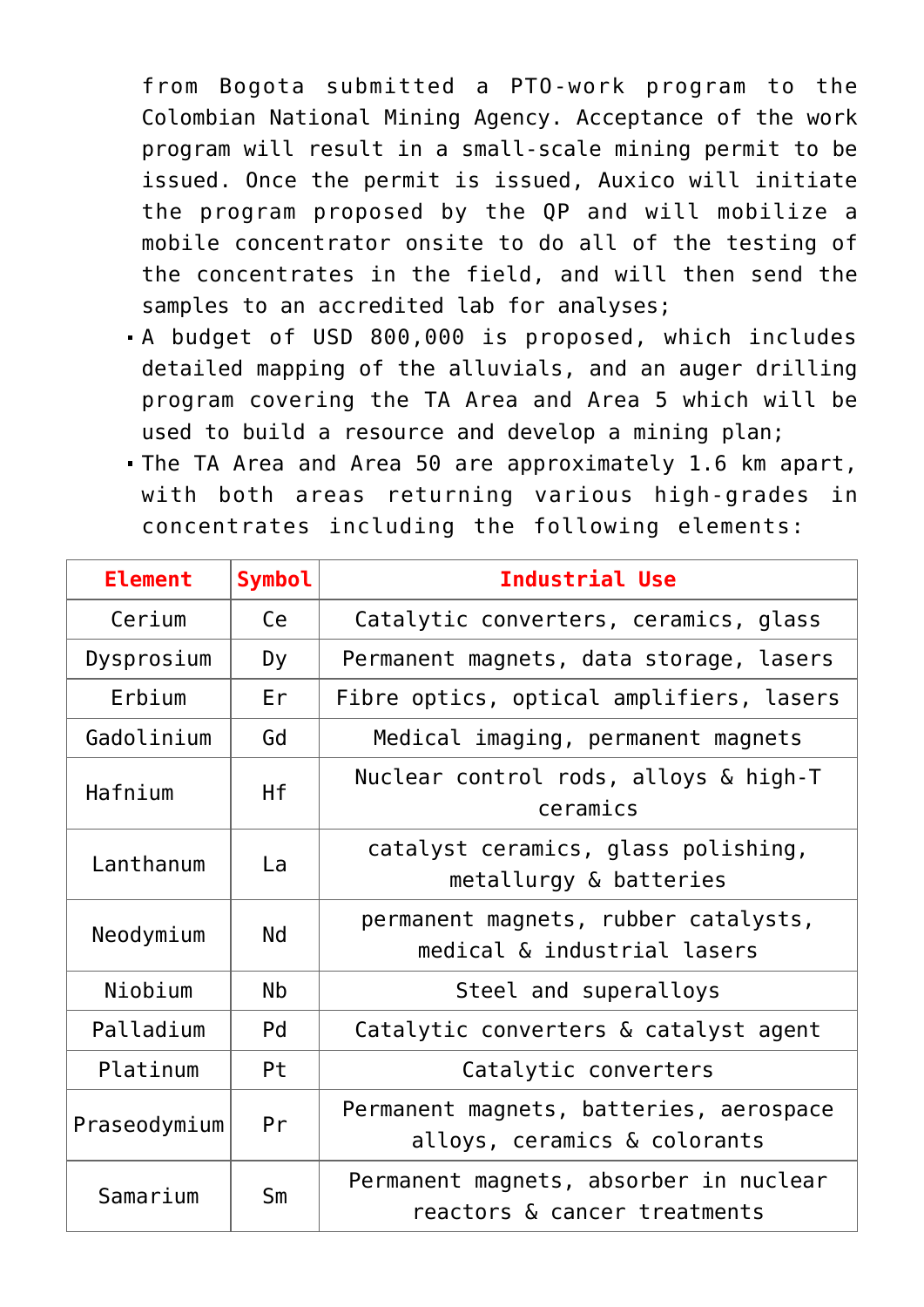| Tantalum  | Ta | Electronic components & superalloys                   |
|-----------|----|-------------------------------------------------------|
| Tin       | Sn | Protective coatings & alloys                          |
| Titanium  | Тi | White pigment & metal alloys                          |
| Ytterbium | Yb | Catalysts, scintillometers, lasers &<br>metallurgy    |
| Yttrium   | Yt | Ceramic, catalysts, lasers, metallurgy &<br>phosphors |
| Zirconium | Zr | High-T ceramics & corrosion-resistant<br>alloys       |

- Gold, Silver, Platinum, and Palladium were also detected in coarse concentrates in the TA Area, returning values as high as 63 g/t Gold, 32 g/t Silver, 53 g/t Platinum, and 19 g/t Palladium. One sample from a 5.7 kg laterite in the main TA Area pit returned 15 g/t Gold and 38 g/t Platinum. The presence of these precious metals indicates a relationship with upstream basements or serpentine or olivine or pyroxene-rich ultramafic rocks.
- The company Japosat produced various images of Minastyc and the surrounding area, which encompasses the recently acquired 1,293 hectare Agualinda Property, also referred to as Minastyc South. Multispectral geobotany and lithostructural mineral targeting was applied to map the spectral anomalies of the vegetation and the surface geochemistry, to map the litho-structural features in the rock types, to combine the geobotanical and soil results with the litho-structural interpretation and to identify mineral exploration target areas. Many targets were identified on both properties which will be followed up in the next program. Two of the targets are over the TA Area and Area 50 showing good correlation of the imagery to the known mineralized areas;

## **About Auxico Resources Canada Inc.**

Auxico Resources Canada Inc. ("Auxico") is a Canadian company